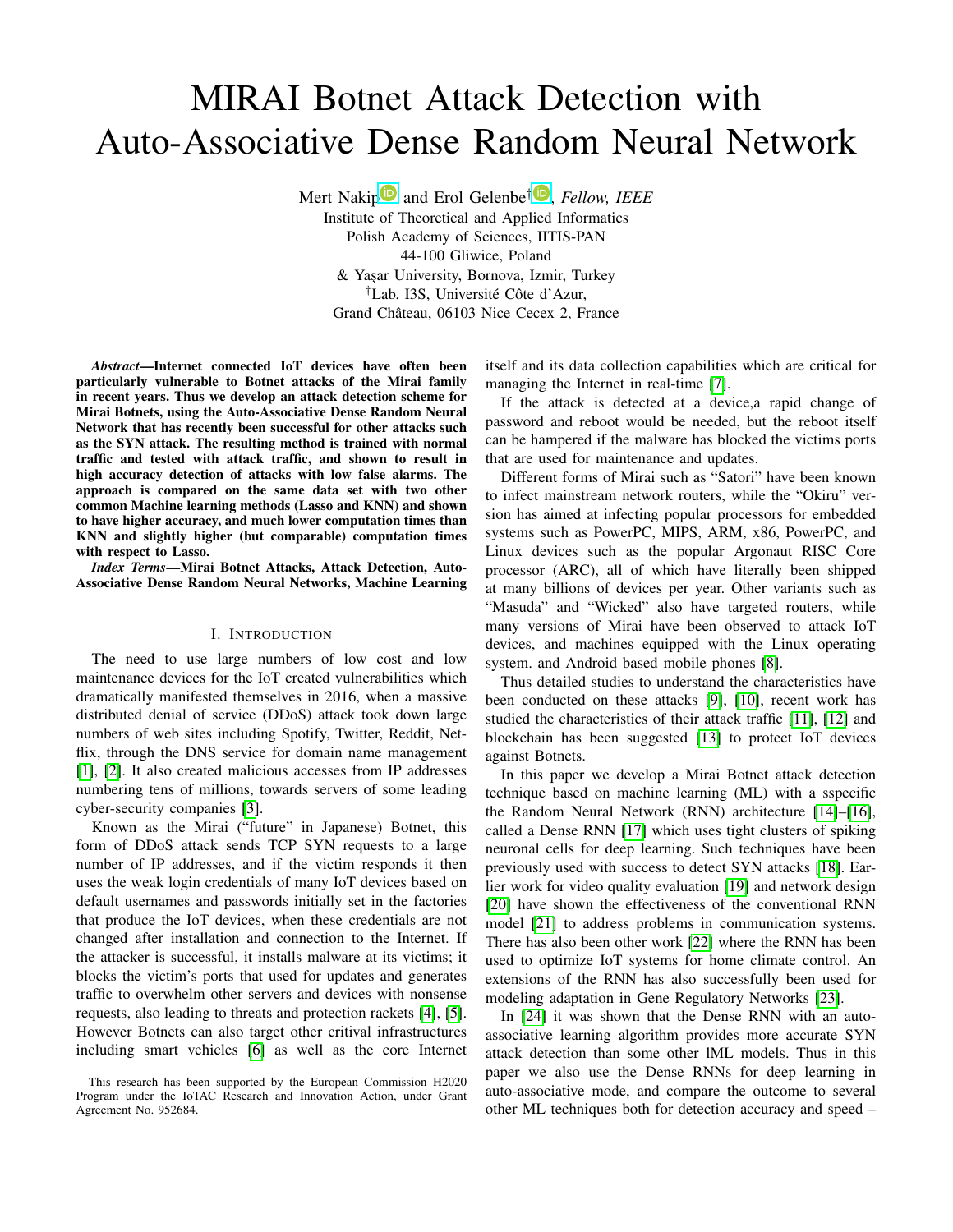including the learning and detection computation times.

## II. AUTO-ASSOCIATIVE DENSE RANDOM NEURAL NETWORK FOR ATTACK DETECTION

In this section we describe the attack detector which is based on the Auto-Associative Dense Random Neural Network (AA-Dense RNN-AD), whose architecture is shown in Figure [1.](#page-2-0) It is composed of three modules, namely Metric Extraction, Auto-Associative Dense RNN (AA-Dense RNN), and the Attack Decision Maker.

First, via a Metric Extraction Module we extract the relevqnt metrics of the attack packets in order to capture the footprints of Botnet attacks. Figure [1,](#page-2-0) shows the metrics  $x_k^i$  for the packet  $k$ . These metrics are determined in-advance, and the Metric Extraction Module only extracts them from the data packets of IoT traffic; i.e., this module does not select the metrics.

*1) Selecting the Metrics:* Recall that Mirai is a type of attack that spreads to IoT devices over the network. In addition, every device infected by Mirai generates additional traffic to cause a massive DDoS in the network and infect even more nodes, so that the resulting traffic pattern of infected devices, including the inter-transmission time characteristics. Thus, we intuitively know that, when a device is affected by the Mirai attack, it will increase the total size of the traffic to overload the network by generating more packets. Accordingly we select the candidates for the important metrics of MIRAI Botnet traffic as follows:

- Metric 1: The total size of the last  $K$  transmitted packets,
- Metric 2: The average inter-transmission times of the packets over the last  $K$  packets, (The inter-transmission time is the length of time separating the transmission of a packet from the transmission of the previous packet from same source.)
- Metric 3: Total number of packets that are transmitted in a time window with a duration of T.

We analyze the importance of each of the candidate metrics in Section [III-C](#page-3-0) in order to determine an importance coefficient for each of these candidate metrics with respect to the effect on the detection of Mirai attacks.

## *A. Auto-Associative Dense RNN (AA-Dense RNN) Model*

Next, we will describe an auto-associative network constructed via the Dense RNN model, which we call the AA-Dense RNN.

The Dense RNN model was introduced in [\[17\]](#page-5-15), [\[25\]](#page-5-23) as a mathematical model for neural networks with soma-to-soma interactions. In addition to the usual interactions between axons and dendrites, this model allows a direct soma-to-soma connectivity, so that firing at a given soma (i.e. neuron cell) can have three effects: induced direct firing at a neighbouring neuron, plus excitation and inhibition of any other cell in the network via excitatory and inhibitory weights. In the Dense RNN the soma-to-soma interactions are represented by the probability  $p$  that any other cell in the network fires when a given cell fires, that represents random saccades of cells which fire in unison. The Dense RNN that has been used

so far also assumes that the internal structure of the network is homogenous, i.e. all the cells have the same connectivity. However this particular constraint can be relaxed if needed.

#### *B. Clusters of Identical and Densely Connected Cells*

Let us now consider the construction of a cluster that contains  $n$  identically connected cells, each of which has firing rate  $r$ , and receives external inhibitory and excitatory arrivals of spikes denoted by  $\lambda^-$  and  $\lambda^+$ , respectively. Since all the cells are identical, the state of each cell is denoted by  $q$ . We also assume that the total firing rate of each cell is r. Each cell also receives an *inhibitory input* from some cell u which does not belong to the network, and whose activation probability is  $q_u$ . Thus for any cell in our network we will have an inhibitory weight incoming  $w_u^- > 0$  from the external cell u to this particular cell.

The dense network itself has no excitatory or inhibitory weights, but whenever a cell  $i$  fires, it triggers the firing of any other cell *j* at random with probability  $\frac{p}{n-1}$  due to the *soma to soma* interactions, and creates a cascade of cells that fire until either a non-excited cell is reached so it cannot fire, or a cell in the chain sends an excitatory spike to another cell which does not fire. Since all the cells behave in a statistically identical manner, the probability  $q$  that a cell is excited satisfies the equation:

$$
q = \frac{\lambda^+ + rq(n-1) \sum_{y=0}^{\infty} \left[\frac{p(n-2)}{n-1}\right] y \left(\frac{(1-p)}{n-1}\right]}{r + \lambda^- + q_u w_u^+ + rq(n-1) \sum_{y=0}^{\infty} \left[\frac{qp(n-2)}{n-1}\right] y \left(\frac{p}{n-1}\right)} \tag{1}
$$

which reduces to:

<span id="page-1-0"></span>
$$
q = \frac{\lambda^+ + \frac{rq(n-1)(1-p)}{n-1-qp(n-2)}}{r + \lambda^- + q_u w_u^- + \frac{rqp(n-1)}{n-1-qp(n-2)}},
$$
(2)

which is a second degree polynomial in  $q$ . Since  $q$  is a probability, only its positive root(s) which are less than one are of interest.

When  $n$  is large, the expression [\(2\)](#page-1-0) simplifies to:

$$
q^2p\lambda - q[\lambda + p(\lambda^+ + r)] + \lambda^+ = 0,\tag{3}
$$

where  $\lambda = \lambda^- + q_u w_u^-$ .

## *C. Sructure of the Dense RNN used in this Work*

We define the Dense RNN model by its inputs, outputs and its internal architecture. As shown in Figure [1,](#page-2-0) the input of the Dense RNN is the collection of the extracted metrics { $x_{k-1}^i$ }<sub>*i*∈{1,...,*l*}</sub> related to the transmission of packet *k*−1, and its output is the collection of the "normally expected metrics"  $\{\hat{x}_{k}^{i}\}_{i\in\{1,\ldots,l\}}$  for the transmission of the following packet  $k$ . Note that  $l$  denotes the total number of metrics that are collected for the analysis.

Let X denote the input matrix whose entry  $(k, i)$  is  $x_k^i$ , and  $\hat{X}$  denote the output matrix whose entry  $(k, i)$  is  $\hat{x}_k^i$ . Moreover, we let  $O_m$  denote the output vector of layer m and  $W_m$  denote the connection weight matrix between the layer  $m$  and layer  $m+1$  for  $m \in \{0, \ldots, L\}$ , where  $m = 0$  is the input layer of the Dense RNN.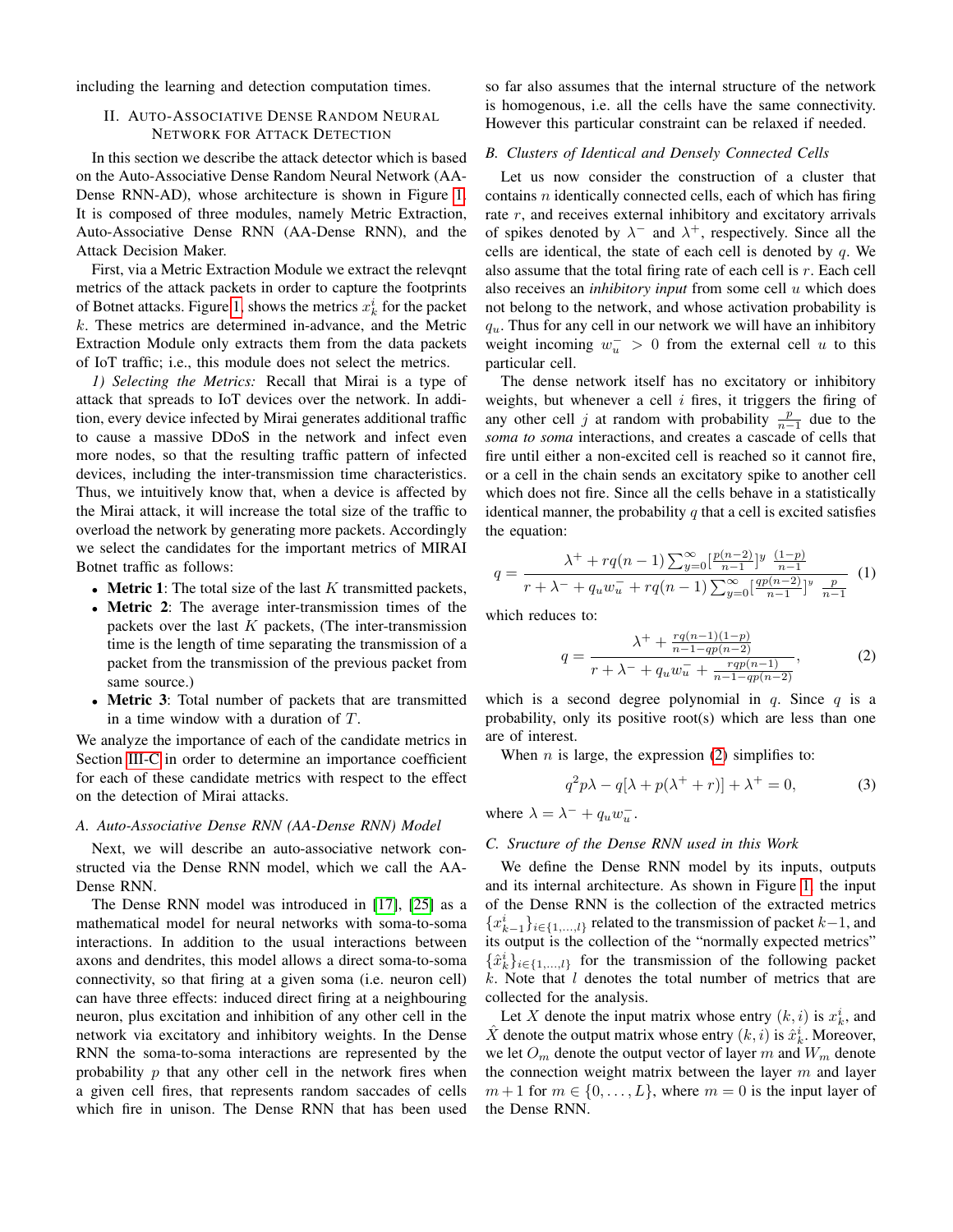

<span id="page-2-0"></span>Fig. 1. Architecture of the Dense RNN based attack detector with its three modules: Metric Extraction from Traffic Packets, AA-Dense RNN and Attack Decision Maker.

Each hidden layer  $m \in \{1, \ldots, L\}$  of the Dense RNN contains *l* Random Neural Network cell clusters each of whose probability of activation is denoted by  $\zeta(x)$  which is the positive root obtained from the expression (??) with  $x = q_u.w_u^-$ .

Accordingly, for the given input matrix  $X$ , the forward pass of the Dense RNN is computed as:

$$
O_0 = \min(X, 1),\tag{4}
$$

$$
O_l = \zeta(O_{l-1}W_{l-1}) \qquad \forall l \in \{1, ..., L\}, \qquad (5)
$$

$$
\hat{X} = O_L W_L,\tag{6}
$$

where  $\zeta(\cdot)$  is a term-by-term activation function for vectors or matrices.

The connection weights of the Dense RNN are computed with an efficient training procedure which is developed in [\[17\]](#page-5-15) that combines unsupervised and supervised learning. In order to create the auto-associative memory, we train the Dense RNN by using "only" the data of benign IoT traffic, and in Section [III-G](#page-4-0) we show that the training time of the Dense RNN is low and competitive with the computational time associated with simpler models,

#### *D. The Attack Decision Maker*

Finally, the Attack Decision Maker module aims to give the final attack decision for the current data packet based on the actual and the predicted metrics of the packet. To this end, in this module, we calculate the absolute difference between the actual and the predicted value (which is the expected value for the normal traffic) of each metric and apply threshold on the difference as

<span id="page-2-1"></span>
$$
d_k^i = |x_k^i - \hat{x}_k^i| \qquad \forall i \in \{1, \dots, I\}
$$
 (7)

$$
y_k = \mathbb{1}\left[\sum_{i \in \{1, \dots, I\}} \alpha_i \cdot d_k^i \geq \Theta\right]
$$
 (8)

where  $\Theta$  is a threshold for the binary decision. Note that, clearly, the small values of  $\Theta$  cause the false positive alarms while the large values of that cause false negative alarms. In addition,  $\alpha_i$  is an coefficient for the attack decision with respect to the Metric *i*, and  $\sum_{i \in \{1,...,I\}} \alpha_i = 1$ . Furthermore,  $\mathbb{1}[\Xi]=1$  if  $\Xi$  is a true statement and  $\mathbb{1}[\Xi]=0$  otherwise.

#### III. EXPERIMENTAL RESULTS

In order to evaluate the performance of our attack detection method, we use the Mirai botnet attack data from the publicly available Kitsune dataset [\[26\]](#page-5-24), [\[27\]](#page-5-25). This dataset contains 764, 137 packet transmissions including both normal and attack traffic. We use *only* 70 % of the normal traffic packets for training and all of the packets (both normal and attack traffic) for the test of the attack detector.

## *A. Parameters of the AA-Dense RNN*

To implement the AA-Dense RNN, we use a two-layer Dense RNN (i.e.  $L = 2$ ), with  $n_l = I \ \forall l \in \{1, \ldots, L\},\$ where  $I = 3$ , and recall that I is the total number of metrics that are being used. In addition, we set  $p = 0.05$ ,  $r = 0.001$ and  $\lambda^+ = \lambda^- = 0.1$ . Moreover, we set  $K = 500$  packets and  $T = 100$ secs in the Metric Extraction module.

#### *B. Comparison with other Techniques*

We first selected the Simple Threshold method as the simplest benchmark for attack detection. In this method, we basically use [\(8\)](#page-2-1) by replacing  $d_k^i$  with  $x_k^i$ . In order to achieve the best performance of this method, we search for the best value of  $\Theta$  on the test set which includes both normal and attack traffic.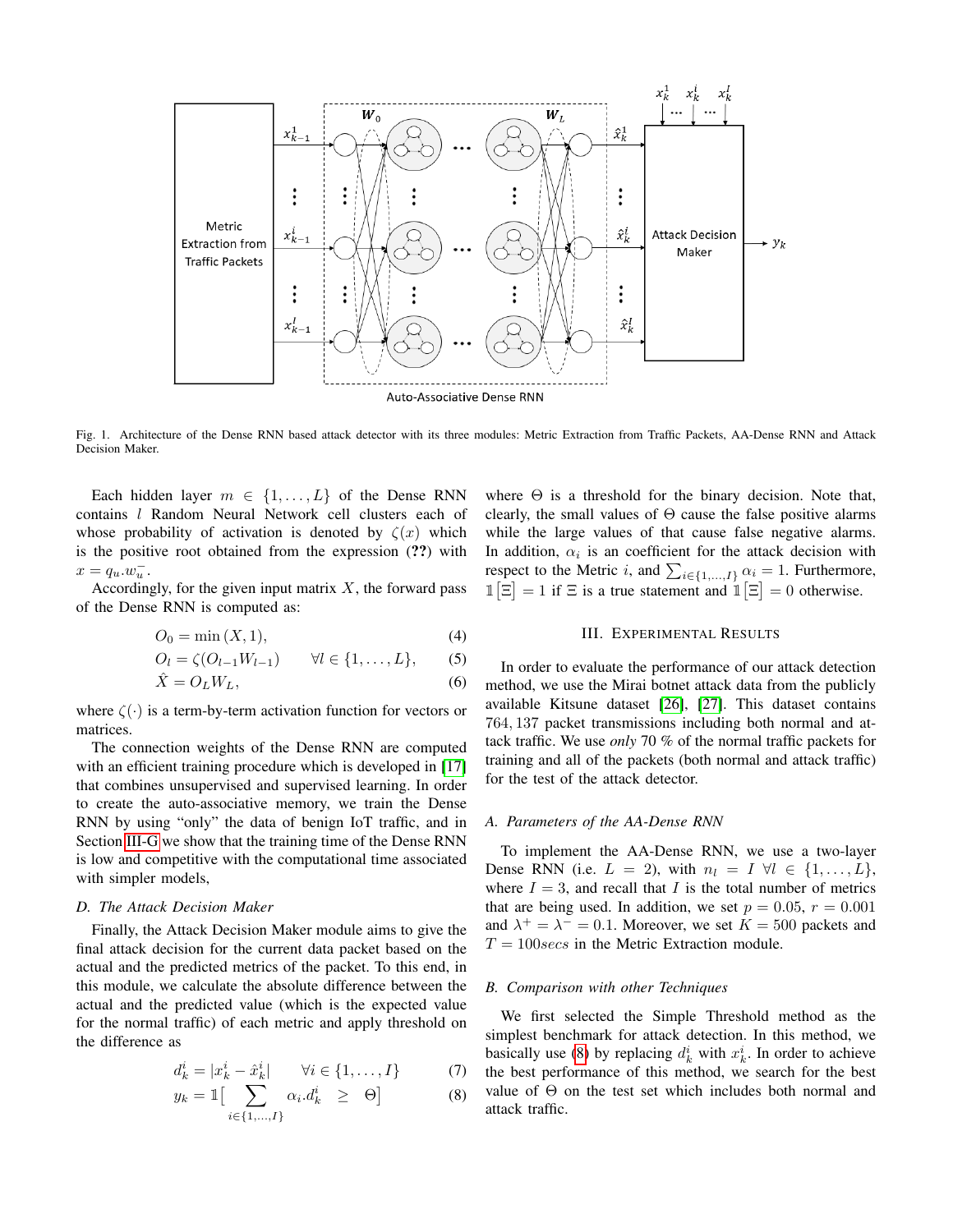*1) Least Absolute Shrinkage and Selector Operator (Lasso):* We selected the Lasso as the linear model that replaces the AA-Dense RNN in the proposed method in Figure [1.](#page-2-0) To this end, we create an auto-associative memory based on Lasso by training it on 70 % of the normal traffic. For the implementation of Lasso, we use the scikit-learn library [\[28\]](#page-5-26) with "alpha =  $0.1$ ".

*2) K-Nearest Neighbours Regressor (KNN):* We use KNN to replace the AA-Dense RNN module in Figure [1.](#page-2-0) Similar with other methods, we trained KNN on 70 % of the normal traffic. In addition, for the implementation of this model, we use the scikit-learn library with "n\_neighbours  $= I$ ".

# <span id="page-3-0"></span>*C. Importance Analysis of the Metric Candidates to Determine the Value of the*  $\alpha_i$ *s.*

We now aim to analyze how important each feature candidate for the detection of Mirai botnet attacks in the considered dataset. To this end, we first perform the following analysis:

*1) Pearson Correlation:* For each Metric i, we compute Pearson correlation coefficient [\[29\]](#page-5-27) between that metric and the attack label. This coefficient measures the strength and the direction of the linear relationship between the considered metric and the attack label. Since we desire to measure only the importance of Metric  $i$  for the detection of attack, we need only the strength of the relationship so we let  $\rho_i$  denote the absolute value of the coefficient for Metric i.

*2) ANOVA:* We compute the other coefficients as the Fratios [\[30\]](#page-5-28) that are calculated via the Analysis of Variance (ANOVA) method. The value of the F-ratio corresponding to Metric i measures the statistical significance of that metric for the decision of attack. We let  $f_i$  denote the normalized F-ratio for Metric  $i$  in the range  $[0, 1]$ .

After we compute the coefficients via each of the Pearson correlation coefficient and ANOVA, we calculate the importance coefficients of the metrics as

$$
\alpha_i = \frac{\rho_i + f_i}{\sum_{i \in \{1, \dots, I\}} (\rho_i + f_i)} \qquad \forall i \in \{1, \dots, I\}.
$$
 (9)

In Figure [2,](#page-3-1) we present the value of  $\alpha_i$  as well as the values of  $\rho_i$  and  $f_i$  for each Metric i,  $i \in \{1,2,3\}$ . In this figure, we see that the importance of each of Metrics 1 and 3 is higher than that of the Metric 2 with respect to each of  $\alpha_i$ ,  $\rho_i$  and  $f_i$ . In addition, the values of  $\alpha_1$ ,  $\rho_1$  are close to those of  $\alpha_3$ ,  $\rho_3$  although there is a significant gap between  $f_1$  and  $f_3$ .

## *D. Performance Evaluation of AA-Dense RNN with respect to the Selection of Metrics*

In Figure [3,](#page-3-2) we show the performance of the proposed attack detection method with the selection of different metrics, as well as the combination of all metrics, and see that AA-Dense RNN achieves the highest accuracy at 99.84% when we use the weighted combination of Metric 1, Metric 2, and Metric 3, as we do for the performance evaluations in the rest of this paper.

The high detection performance result shows that the AA-Dense RNN is able to classify normal and malicious traffic although it has been trained with only normal traffic.



<span id="page-3-1"></span>Fig. 2. Pearson correlation coefficient  $\rho_i$ , normalized by coefficient ANOVA  $f_i$  and importance coefficent  $\alpha_i$  for each Metric  $i, i \in \{1, 2, 3\}.$ 

Moreover, our results show that the accuracy of the AA-Dense RNN is more than 95% under the selection of any metric. In addition, we observe a close relationship between the importance coefficients of metrics in Figure [2](#page-3-1) and the performance of the AA-Dense RNN detector in Figure [3.](#page-3-2)



<span id="page-3-2"></span>Fig. 3. Performance of the AA-Dense RNN under each of Metric 1, Metric 2, Metric 3, and the  $\alpha_i$  weighted combination of all metrics.

the

#### *E. Selection of the Value of Threshold* Θ

We now analyze the performance of the AA-Dense RNN with respect to the value of threshold  $\Theta$ . Figure [4](#page-4-1) presents the True Positive and True Negative percentages with respect to the increasing value of  $\Theta$  from 0 to 0.5 with 0.01 increments.

In Figure [4,](#page-4-1) we see that the AA-Dense RNN detector is highly robust with respect to  $\Theta \in [0.01, 0.25]$ . Thus, in the practical usage of the proposed method, we may select any value of  $\Theta$  in the range [0.01, 0.25] without a significant performance loss. In addition, in this range the AA-Dense RNN is fair in detecting both attack and normal traffic, and it achieves high performance for both.

## *F. Comparison of the AA-Dense RNN's Performance with KNN and Lasso*

Let us now In this compare the attack detection performance of the AA-Dense RNN with the Simple Thresholding, Lasso,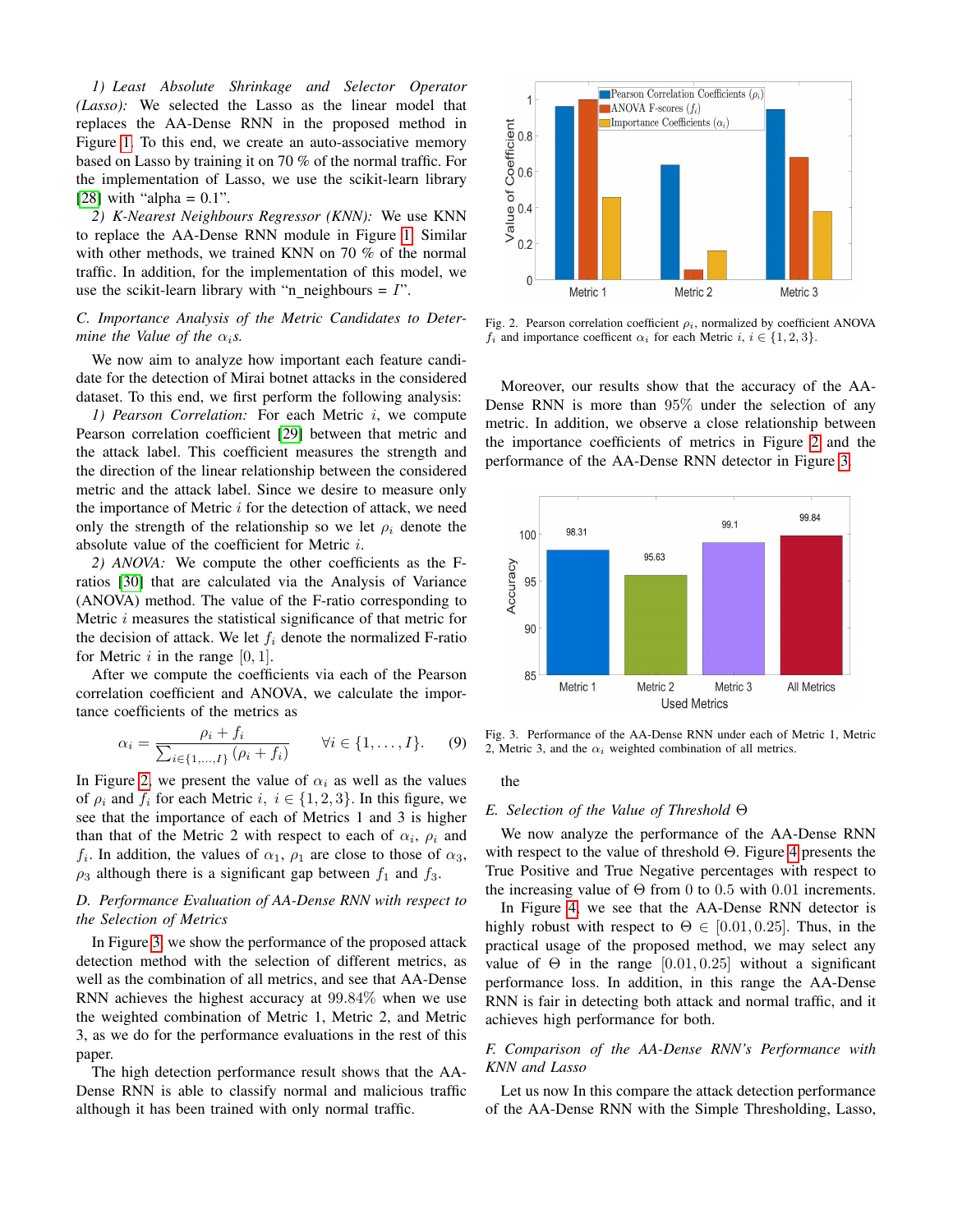<span id="page-4-2"></span>TABLE I COMPARISON OF ATTACK DETECTION METHODS WITH RESPECT TO ACCURACY AS WELL AS EACH OF THE TRUE POSITIVE, FALSE NEGATIVE, TRUE NEGATIVE AND FALSE POSITIVE PERCENTAGES

| <b>Attack Detection</b> | Accuracy | True Positive | False Negative | True Negative | <b>False Positive</b> |
|-------------------------|----------|---------------|----------------|---------------|-----------------------|
| <b>Methods</b>          |          |               |                |               |                       |
| AA-Dense RNN            | 99.84    | 99.82         | 0.18           | 99.98         | 0.02                  |
| <b>KNN</b>              | 99.79    | 99.79         | 0.21           | 99.75         | 0.25                  |
| Lasso                   | 99.78    | 99.75         | 0.25           | 99.95         | 0.05                  |
| Simple Thresholding     | 93.18    | 93.09         | 6.94           | 93.63         | 6.37                  |



<span id="page-4-1"></span>Fig. 4. True Postive and True Negative percentages of the AA-Dense RNN for the increasing value of Θ.

and KNN methods, where both the Lasso and KNN are trained as auto-associative memories.

In Table [I,](#page-4-2) we present the comparison of the detection methods with respect to each of the accuracy and percentages of true positive, false negative, true negative and false positive. The detection methods in this table are placed in descending order with respect to their accuracy. ur results show that AA-Dense RNN attack detection significantly outperforms the other methods with respect to accuracy. In addition, we see that this auto-associative network achieves much higher accuracy than Simple Thresholding. We see that the AA-Dense RNN achieves 99.82% true positive and 99.98% true negative acuracy, higher than the other methods. Among all the methods, the Lasso obtains the true negative percentage closest to the AA-Dense RNN, and significantly higher than KNN and Simple Thresholding.

#### <span id="page-4-0"></span>*G. Computation Time*

We now compare the AA-Dense RNN with KNN and Lasso with respect to the training and execution times, both being measured on a workstation with 32 Gb RAM and an AMD 3.7 GHz (Ryzen 7 3700X) processor.

Figure [5](#page-4-3) shows the training time of each of the AA-Dense RNN, KNN, and Lasso models, where the training is performed for 70 % of the normal traffic (83138 samples). While the attack detector may be trained offline in real-life



<span id="page-4-3"></span>Fig. 5. Training times of the different attack detection methods.

usage, the training time is not a major issue as long as it is acceptable. In the sae figure we see that the training time of the AA-Dense RNN is less than 0.1 sec which is highly acceptable. In addition, the training time of the AA-Dense RNN is significantly less than that of KNN; however, it is higher than that of the Lasso method.



<span id="page-4-4"></span>Fig. 6. Execution times of the different attack detection methods.

Figure [6](#page-4-4) shows the execution time of each of the AA-Dense RNN, KNN, and Lasso models for the classification, evaluated per single traffic packet. We see that the execution time of the AA-Dense RNN detector is around 0.5  $\mu$  secs. While that of all other methods is less than 10  $\mu$  secs, the KNN's execution